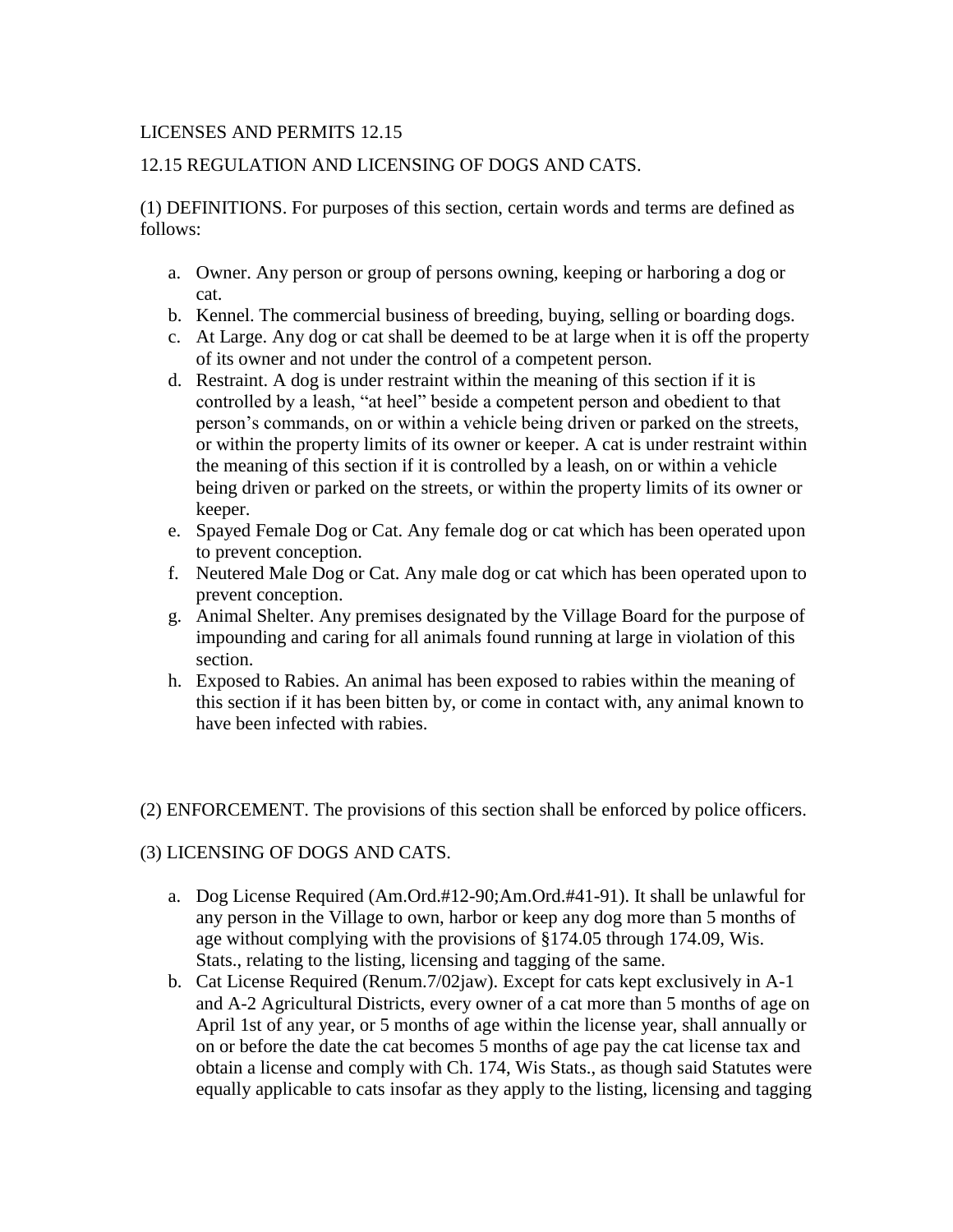of such cats. The cat license tax set forth in par. (a2) below shall be effective with the 1994 licensing period.

- c. License Tax (Renum.7/02jaw). There is hereby imposed a Village dog and cat license tax, payable to the Village Clerk, which includes a dog license tax imposed under §174.05(2) and (3), Wis. Stats., in the amount of:
	- 1. \$8 for spayed or neutered dog or cat
	- 2. \$13 for others
	- 3. One-half the license tax for dogs or cats becoming 5 months of age after July 1 per year for cats and all dogs required to be licensed under the Wisconsin Statutes.
- d. Late Fees (Renum.7/02jaw). The Village Clerk shall assess and collect a late fee of \$5 from every owner of a dog or cat 5 months of age or older if the owner failed to obtain a license prior to April 1 of each year or within 30 days of acquiring ownership of a licensable dog, or if the owner failed to obtain a license before the dog reached licensable age.
- e. Lost License Tag (Renum.7/02jaw). In the event that a metallic license tag issued for a dog or cat shall be lost, the owner may obtain a duplicate tag from the Village Clerk upon the payment of \$1.00.
- f. Change of Ownership (Renum.7/02jaw). If there is a change in ownership of a licensed dog or kennel or cat during the license year, the new owner may have the current license transferred to his name upon the payment of a transfer fee of \$1.00.
- g. Transfer Prohibited (Renum.7/20jaw). No person shall use for any animal a license receipt or license tag issued for another animal.
- h. Kennel License Option (Am.Ord.#41-91:Am.Ord.#5-93;Renum.7/02jaw). The owners of kennels may opt to pay, in lieu of the fees provided in par.(a2) above, a kennel license fee of \$50 for a kennel of 12 dogs or less and an additional \$3 for each dog in excess of 12, and the Village Clerk shall issue tags for each dog owned by the kennel owner, as provided in §174.053, Wis. Stats.

## (4) RABIES VACCINATION.

- a. Required. It shall be unlawful for any person to keep a dog or cat in the Village which is over 5 months of age and has not received a rabies vaccination as required by §95.21(2), Wis. Stats., and this section. No dog or cat license shall be issued until a certificate of rabies vaccination issued by a veterinarian has been presented. A rabies vaccination tag shall be attached to the collar of all licensed dogs and cats at all times, except as provided in §95.21(2)(f), Wis. Stats.
- b. Exemption. This subsection is not applicable to cats kept exclusively in A-1 and A-2 Agricultural Districts.

## (5) DOGS AND CATS RUNNING AT LARGE AND UNTAGGED DOGS OR CATS.

a. Dogs and Cats Running at Large. A dog or cat is considered to be running at large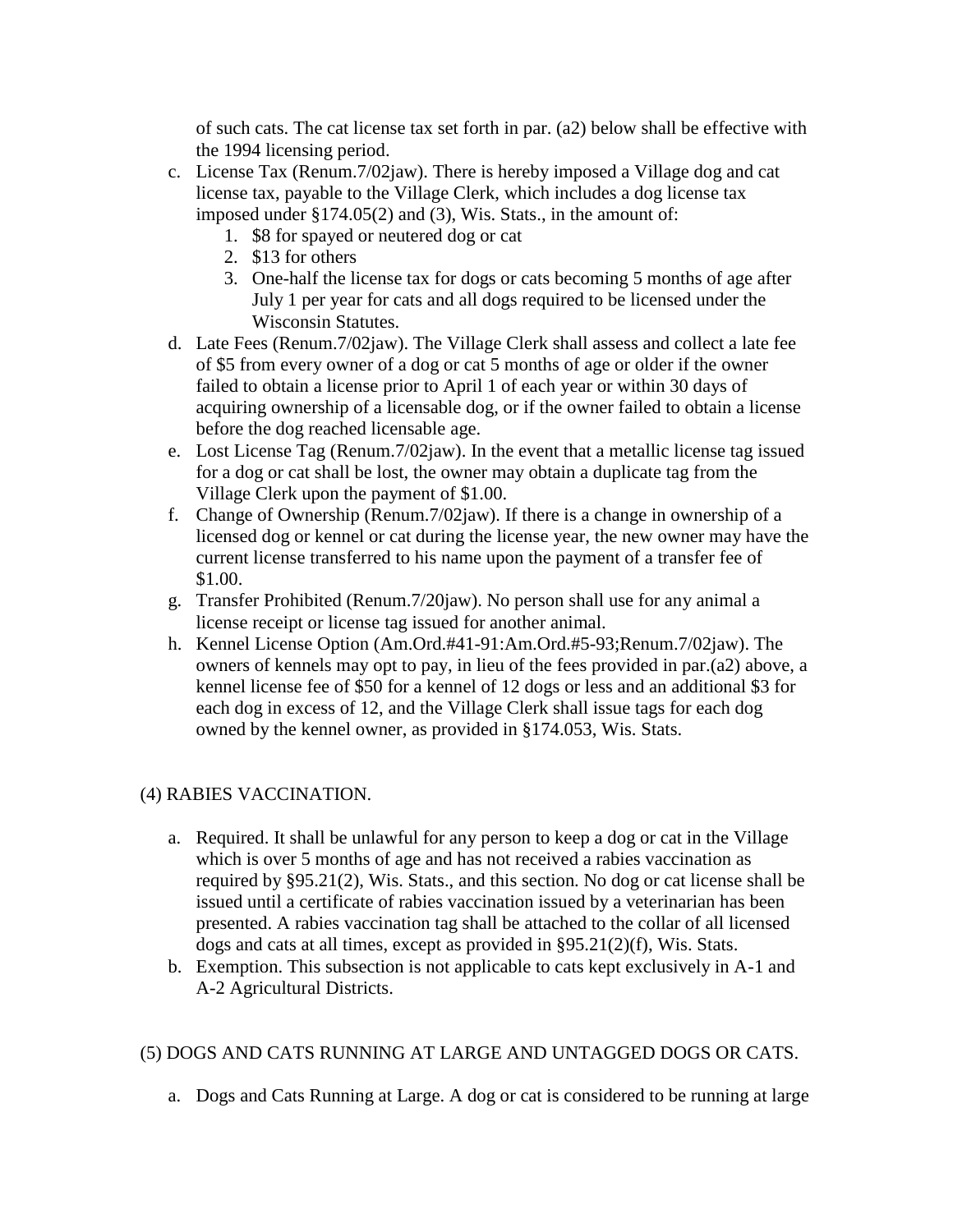if it is off the premises of its owner and not under the restraint of the owner or some other person as defined in sub. (1)(d) above.

- b. Untagged Dog or Cat. A dog or licensable cat is considered to be untagged if a valid license tag is not attached to a collar which is kept on the animal whenever the animal is outdoors unless the dog is securely confined in a fenced area.
- c. Dog or Cat Subject to Impoundment. Any police officer shall attempt to capture and restrain any dog or cat running at large and any untagged dog.
- d. Penalties. If the owner of a dog or cat, negligently or otherwise, permits the dog or cat to run at large or a licensable dog or cat be untagged, the owner shall forfeit \$10 plus costs for the first offense, \$30 plus costs for the second offense and each subsequent offense. If the licensable dog or cat is unlicensed, the above penalties shall be doubled.

(6) (Rep. Ord. #5-89)

(7) DUTY TO REPORT DOG OR CAT BITE. Every person, including the owner or person harboring or keeping a dog or cat who knows that a dog or cat has bitten any person, shall immediately report such fact to the Police Chief.

### (8) IMPOUNDING AND DISPOSITION OF DOGS OR CATS.

- a. Impounding of Dogs or Cats. A police officer or other person restraining a dog or cat running at large shall take such dog or cat to the Village pound. The boarding fee for impounded dogs or cats shall be the fee amount established by the Washington County Humane Society effective at the time of impoundment. The keeper of the pound shall attempt to identify and notify the owner and shall keep a public record of all such dogs or cats impounded.
- b. Release of Dog or Cat to Owner or Representative. The keeper of the pound may release the dog or cat to the owner or his representative if the owner or representative:
	- 1. Gives his name and address.
	- 2. Presents evidence that the dog or cat is licensed and vaccinated against rabies.
	- 3. Pays the dog's boarding fee, as provided in the current schedule.
- c. Release of Dog or Cat to Person Other Than Owner. If the owner of the dog or cat is unknown or does not reclaim the dog or cat within 7 days, the keeper of the pound may release the dog or cat to a person other than the owner if such person:
	- 1. Gives his name and address.
	- 2. Signs a statement agreeing to license the dog or cat and have the animal vaccinated against rabies.
- d. Disposition of Dog or Cat or Use for Humane Purposes. If the dog or cat is not released to the owner or other person in 7 days, the keeper may dispose of the dog or cat, as provided in §174.13, Wis. Stats., or dispose of the animal in a proper and humane manner.